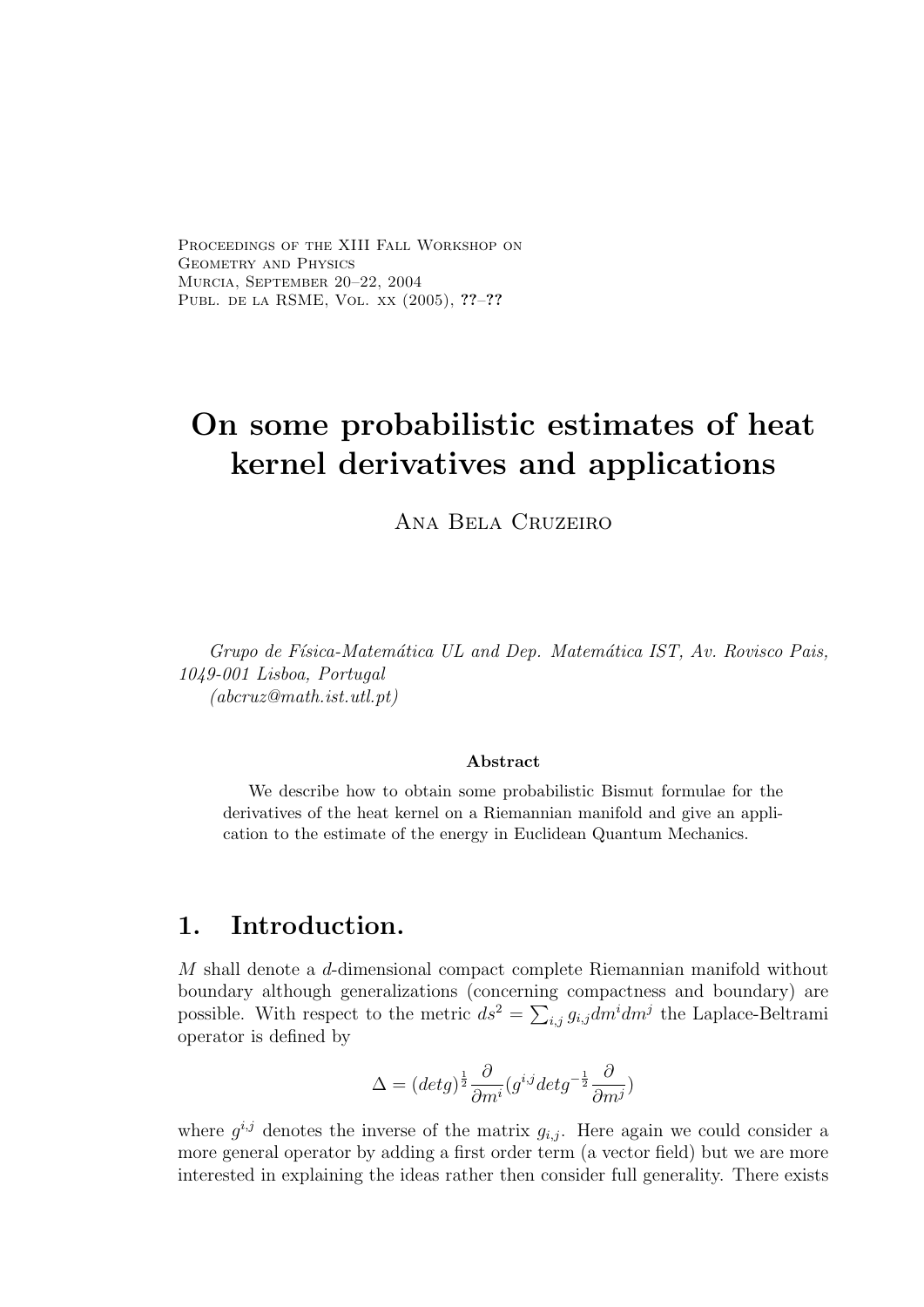a huge number of works concerning estimates of the heat kernel associated with  $\Delta$ , namely the function  $p_t(m_0, m)$  satisfying the p.d.e.

$$
\frac{\partial p}{\partial t} = \frac{1}{2} \Delta p \quad \text{with} \quad p_t(m_0, m) \to \delta_{m_0}(m), t \to 0
$$

A major insight on these problems is due to Kolmogorov ([10]), who associated with the Laplacian and, more generally, with an elliptic second order linear operator, a stochastic flow of diffeomorphisms, generalizing the well known fact that one can associate a deterministic flow with a vector field. The rôle of partial differential equations was since then made clear in the theory of Markov processes and, "reciprocally", stochastic processes turned out to be a central tool in the study of these equations.

We refer also to two works, that can be seen as landmarks on the subject: Varadhan's results ([17]) that essentially states the behaviour of the heat kernel for small times,

$$
lim_{t \to 0}(-2t \log p_t(m_0, m)) = d^2(m_0, m)
$$

and [11], where the authors prove (analytically) very precise estimates.

We are concerned here with estimates on the derivative of the heat kernel. Such estimates allow, in particular, to deduce the smoothness of the corresponding heat semigroup

$$
(e^{\frac{t}{2}\Delta}f)(m_0) = \int_M f(m)p_t(m_0, m)dm
$$

where  $dm$  denotes the Riemannian volume measure. Here again many authors have considered these type of problems, concerning ponctual or  $L^p$  estimates (cf., for example,[1],[7],[15],[16] and also [14], where large deviations arguments are used).

Bismut [1] showed that  $t\nabla_{m_0}log p_t(m_0, m)$  can be expressed in terms of a conditional expectation of some stochastic process and used such an expression to study the small time assymptotics of the logarithmic derivative of the heat kernel. Other related formulae have been obtained since then (they are far from being unique).

The logarithmic derivative is quite a natural object to investigate. For example in (semiclassical) quantum physics, it has to do with the gradient of the action of the system under consideration.

The heat semigroup can be expressed as an expectation with respect to some stochastic process, in this case the M valued Brownian motion  $\rho_w(t)$ , starting at  $m_0$  at time zero,

$$
(e^{\frac{t}{2}\Delta}f)(m_0) = Ef(\rho_w(t))
$$

Therefore it is natural to think that derivatives of the heat kernel can be transfered to some derivatives on the path space of the process. And, in order to accomplish such task, one should use the stochastic calculus of variations on the path space or Malliavin calculus ([13]).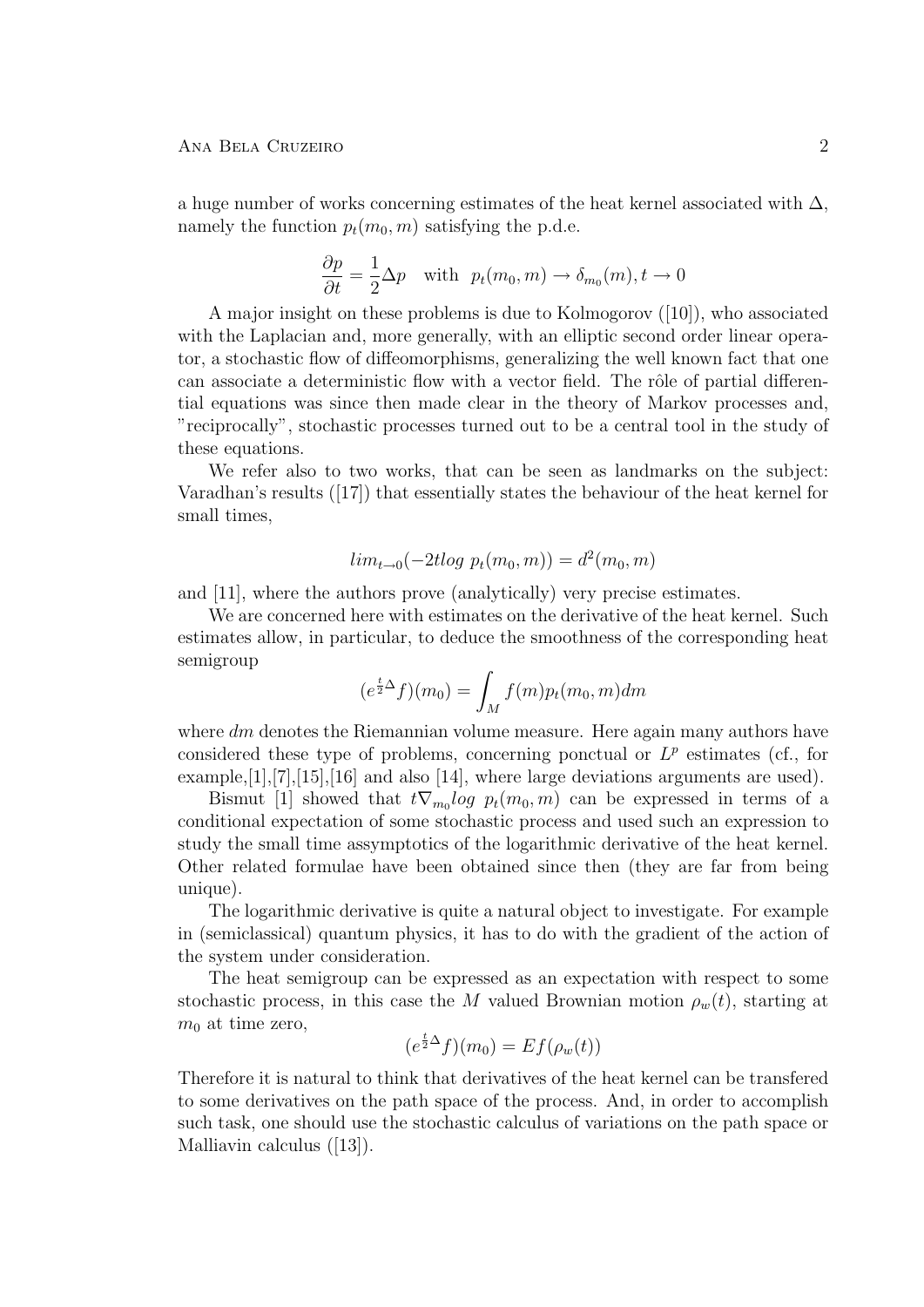This paper is organized as follows: in the next paragraph we recall some notions of Malliavin calculus (in the flat situation, namely on the Wiener space) and, in particular, its integration by parts formula. This one can also be interpreted a rigorous version of Feynman's integration by parts formula (c.f. [2], Part 2) in quantum physics. In paragraph 3 we describe a construction of the Brownian motion on a Riemannian manifold, we consider the Itô map and present an intertwinning formula that allows to transfer derivatives on the path space of a manifold to derivatives on the Wiener space. In paragraph 4 we show how to deduce Bismut formula for the heat kernel derivative and, finally, the last paragraph is devoted to an application: estimating the energy in Euclidean quantum mechanics.

### 2. Malliavin calculus.

Let X denote the Wiener space, namely the space of continuous paths  $\gamma : [0, 1] \rightarrow$  $\mathbb{R}^d$ ,  $\gamma(0) = x_0$  endowed with the Wiener measure  $\mu$ . This measure is the law of the  $\mathbb{R}^d$  valued Brownian motion and is associated to the Laplacian in the sense that the corresponding heat semigroup has the representation

$$
(e^{\frac{t}{2}\Delta}f)(x_0) = E_{\mu}(f(\gamma(t)))
$$

Let  $H$  be the (Hilbert) subspace of  $X$ , named after Cameron and Martin, of the paths which are absolutely continuous and whose derivative satisfy  $\int_0^1 |\dot{\gamma}(\tau)|^2 d\tau$  $\infty$ . Although dense in X, the  $(\mu)$  measure of H is zero.

For a cylindrical functional  $F = f(\gamma(\tau_1), \ldots, \gamma(\tau_m))$  the Malliavin derivative  $([13])$  is defined by

$$
D_{\tau}F(\gamma) = \sum_{k=1}^{m} \mathbf{1}_{\tau < \tau_k} \partial_k f(\gamma(\tau_1), \dots, \gamma(\tau_m))
$$

The operator  $D$  is closed on the completion of the space of cylindrical functionals with respect to the norm  $||F||^2 = E_\mu(|F|^2 + \int_0^1 |D_\tau \overline{F}|^2 d\tau)$  and can therefore be extended to this space. For a "vector field"  $z : X \to H$ , we define the directional derivatives

$$
D_z F = \int_0 < D_\tau F, \dot{z}(\tau) > d\tau
$$

where  $\langle \cdot, \cdot \rangle$  denotes the scalar product in  $\mathbb{R}^d$ . They coincide with the more familiar limit (taken in the a.e.- $\mu$  sense) of  $\frac{1}{\epsilon}(F(\gamma + \epsilon z) - F(\gamma))$  when  $\epsilon \to 0$ .

Girsanov-Cameron-Martin theorem states that, when z is adapted to the increasing filtration  $\mathcal{P}_{\tau}$  generated by the events before time  $\tau$  (the Itô filtration), then a shift  $\gamma \to \gamma + z$  induces a transformation of the Wiener measure to a measure which is absolutely continuous with respect to  $\mu$  and we have an explicit formula for the Radon-Nikodym density (c.f. [18]):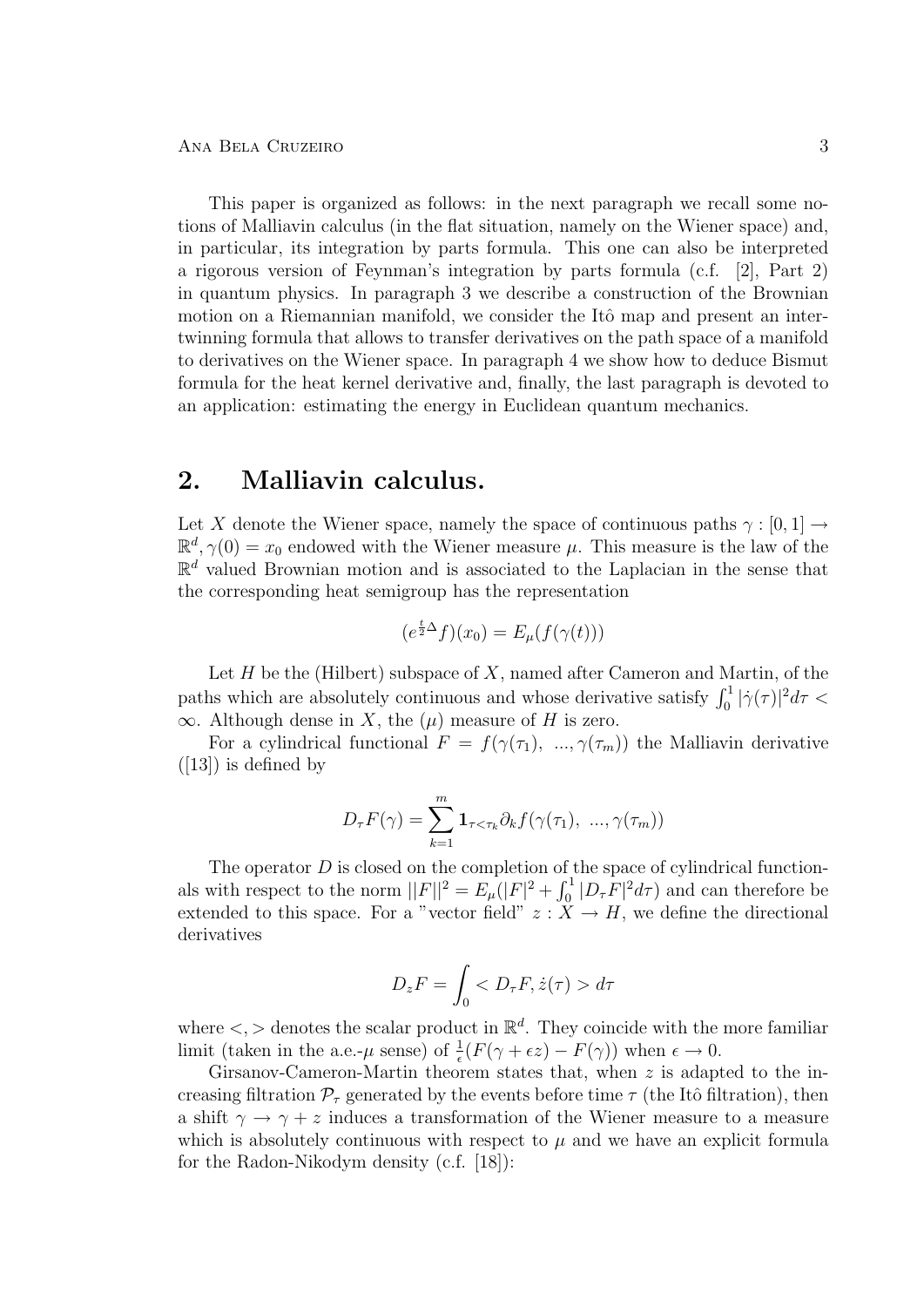Ana Bela Cruzeiro 4

$$
E_{\mu}F(\gamma + z) = E_{\mu}\left(F(\gamma)exp\{\int_0^1 \langle z, d\gamma(\tau) \rangle - \frac{1}{2} \int_0^1 |\dot{z}|^2 d\tau\}\right)
$$

The integral in  $d\gamma$  is the Itô integral with respect to Brownian motion.

In the case of deterministic  $z$ , Cameron and Martin actually proved that belonging to  $H$  is a necessary and sufficient condition for the shifted measure to be absolutely continuous with respect to  $\mu$ . It is therefore natural to consider variations with respect to  $H$  valued functionals and therefore consider this space as a tangent space (which explains the terminology "vector fields" used before).

The dual of the derivative with respect to the measure  $\mu$  is called the divergence operator. For adapted vector fields z such that  $E_{\mu} \int_0^1 |\dot{z}(\tau)|^2 d\tau < \infty$  it follows from Girsanov-Cameron-Martin theorem that the divergence coincides with the Itô integral and we have the following integration by parts formula:

$$
E_{\mu}(D_z F) = E_{\mu}\big(F \int_0^1 \langle \dot{z}(\tau), d\gamma(\tau) \rangle \big)
$$

More generally the divergence coincides with an extension of this integral, the so-called Skorohod integral (c.f.[13] and references therein).

We notice that there is, in particular, a class of adapted transformations preserving the Wiener measure: these are the rotations (Levy's theorem). So, if  $d\xi^{i}(\tau) = \sum_{j} a_{i,j} d\gamma(\tau)$  where  $a \equiv a_{i,j}$  is an antisymmetric matrix,  $a(0) = 0$ , and if  $D_{\xi}F = \int_0^1 D_{\tau}F d\xi(\tau)$ , we have

$$
E_{\mu}(D_{\xi}(F))=0
$$

The tangent space to the Wiener space can therefore be extended to include processes  $\xi$  satisfying a stochastic differential equation of the form

$$
d\xi^{i}(\tau) = \sum_{j} a_{i,j} d\gamma^{j}(\tau) + z^{i} d\tau
$$

with a as above (the so-called tangent processes, c.f. [3]).

### 3. Brownian motion on a Riemannian manifold.

If M is a d-dimensional Riemannian manifold, let  $O(M)$  denote the bundle of orthonormal frames over M, namely

$$
O(M) = \{(m, r) : m \in M, r : \mathbb{R}^d \to T_m(M) \text{ is an Euclidean isometry}\}
$$

and  $\pi: O(M) \to M$ ,  $\pi(r) = m$  the canonical projection. Let  $m_k(t)$  denote the (unique) geodesic starting at m at time zero and having initial velocity  $r(e_k)$  with  $e_k, k = 1, ..., d$ , a vector in the canonical basis of  $\mathbb{R}^d$ . The parallel transport of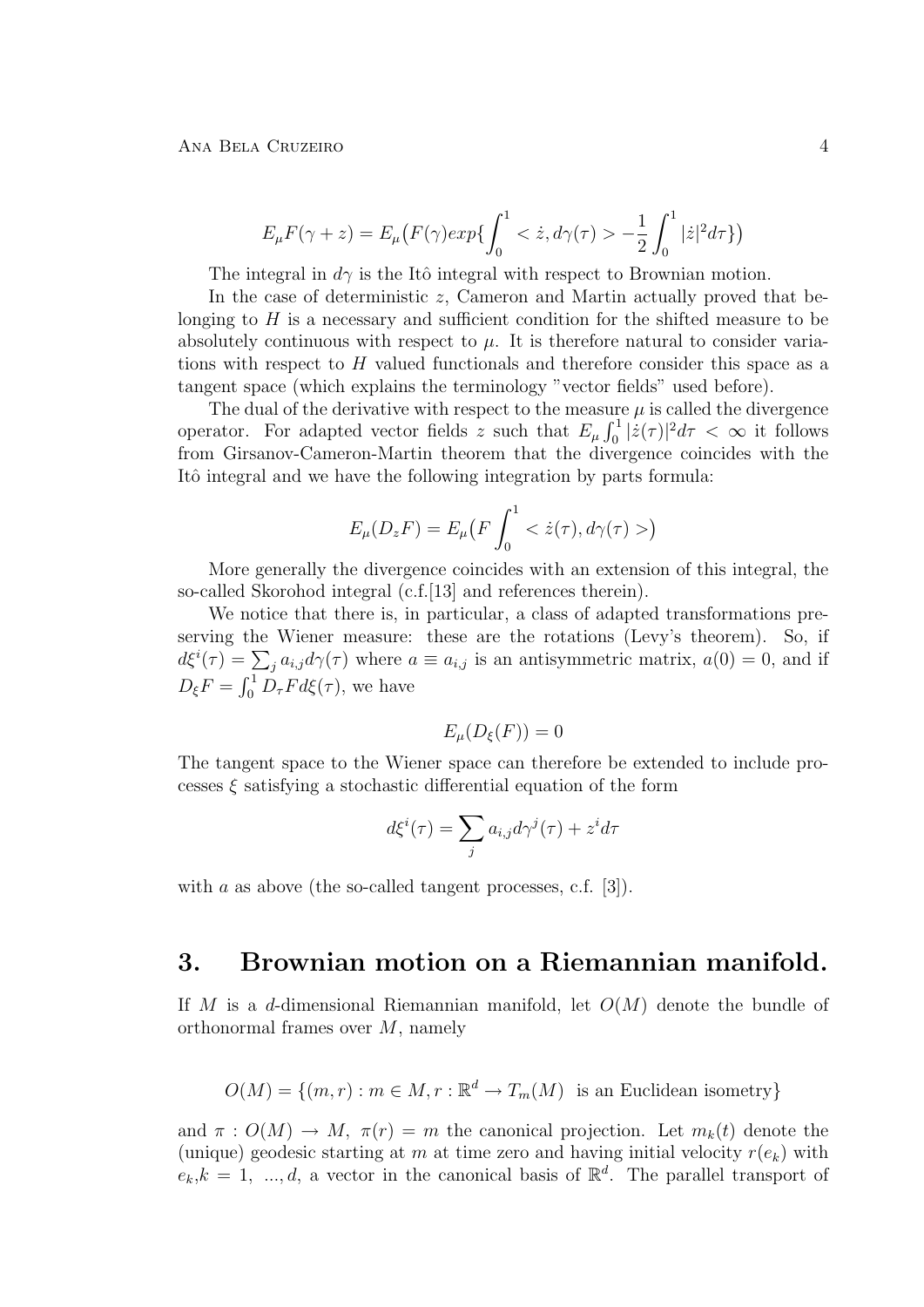#### Ana Bela Cruzeiro 5

r along  $m_k$  defined by the equation  $\frac{dr_k}{dt} + \Gamma_{m_k} r_k = 0$ ,  $r_k(0) = Id$ , where  $\Gamma$  are the Christoffel symbols of the Levi-Civita connection, determines a vector field on  $O(M)$ :  $A_k(m,r) = \frac{d}{dt}_{|t=0} r_k(t)$ . We consider the horizontal Laplacian on  $O(M)$ , namely the second order differential operator

$$
\Delta_{O(M)} = \sum_{k=1}^{d} A_k^2
$$

Then

$$
\Delta_{O(M)}(f\circ\pi) = (\Delta f)\circ\pi
$$

where  $\Delta$  is the Laplace-Beltrami operator on M. These two Laplacians induce two probability measures or two stochastic flows, defined in the path spaces of  $O(M)$ and of M, respectively; and  $\pi$  realizes an isomorphism between these probability spaces. The measure in

$$
\mathbb{P}_{m_0}(M) = \{ \rho : [0,1] \to M, \rho \text{ continuous}, \ \rho(0) = m_0 \}
$$

that we shall denote by  $\nu$ , is the Wiener measure, or the law of the Brownian motion on M and satisfies  $(e^{\frac{t}{2}\Delta_M}f)(m_0) = E_{\nu}(f(\rho(t)))$ . The measure in  $\mathbb{P}_{m_0}(O(M))$ corresponds to the law of  $r(\tau)$ , the (Itô stochastic) parallel displacement along the curve  $\rho(\tau)$  with respect to the Levi-Civita connection. This lifted curve satisfies an stochastic differential equation of the form  $dr_{\gamma}(\tau) = \sum_{k} A_k(r_{\gamma}(\tau) d\gamma^{k}(\tau), r_{\gamma}(0))$  $r_0$ , with  $\pi(r_0) = m_0$  (c.f., for example, [9]).

In [12] Malliavin defined the Itô map  $I: X \to \mathbb{P}_{m_0}(M)$ ,

$$
I(\gamma)(\tau) = \pi(r_{\gamma}(\tau))
$$

and proved that I is a.s. bijective and provides an isomorphism of measures.

A vector field along the path  $\rho$  is a section process of the tangent bundle of M, namely a measurable map  $Z_{\rho}(\tau) \in T_{\rho(\tau)}(M)$ . We denote by z the image of Z through the parallel transport,

$$
z(\tau) = r_0 o[r_\gamma(\tau)]^{-1}(Z(\tau))
$$

and assume that z belongs to the Cameron-Martin space H.

The derivative of a cylindrical functional  $F = f(\rho(\tau_1), \ldots, \rho(\tau_m))$  along a vector field is given by

$$
D_{Z}F(\rho) = \sum_{k=1}^{m} \langle r_0 o[r_{\gamma}(\tau_k)]^{-1} \partial_k f, Z(\tau_k) \rangle
$$

This derivative can be extended by closure to a suitable Sobolev space of functionals.

The theorem that follows expresses how derivatives in the path space can be transfered to derivatives in the Wiener space. We shall not be precise, here, in the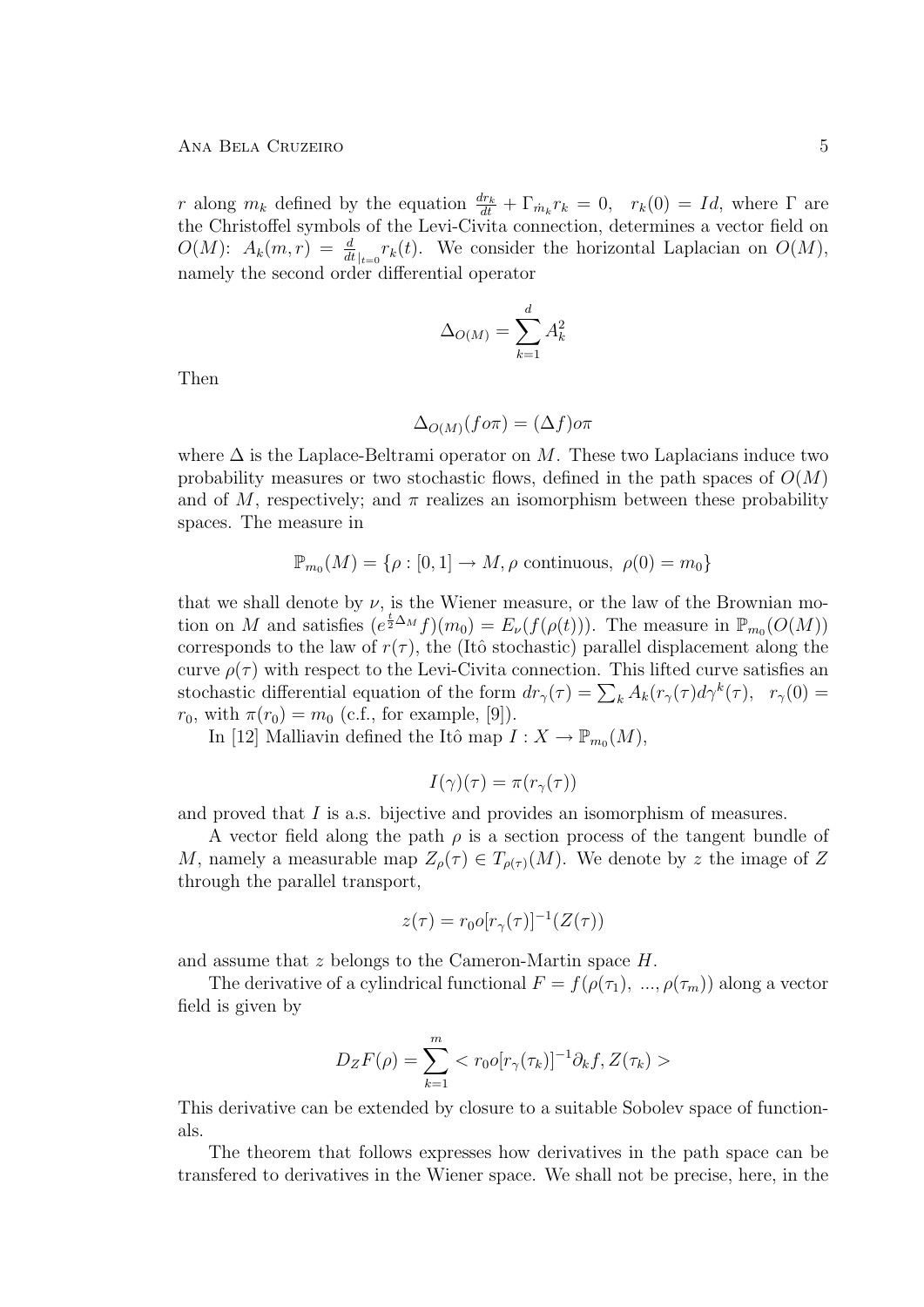#### Ana Bela Cruzeiro 6

assumptions, namely in the regularity needed for the functionals and the vector fields.

The result is a consequence of the formula for the derivative of the Itô map. Since a (stochastic) parallel transport along the Brownian motion is differentiated, the variation is given in terms of the integral of the curvature tensor along this curve.

Theorem (Intertwinning formula [3], [4], [6], [8])

A functional F is differentialble along a vector field Z in  $\mathcal{P}_{m_0}(M)$  iff FoI is differentiable in X along the process

$$
d\xi(\tau) = [\dot{z} + \frac{1}{2}Ricc(z)]d\tau - (\int_0^{\tau} \Omega(z, od\gamma))d\gamma(\tau)
$$

where  $d\gamma$ , od $\gamma$  denote, resp., Itô and Stratonovich stochastic differentiation (c.f.[9]),  $\Omega$  and Ricci the curvature and the Ricci tensors in M. Furthermore we have:

$$
(D_ZF)oI = D_{\xi}(FoI)
$$

From this theorem we can deduce, in particular, Bismut integration by parts formula:

$$
E_{\nu}(D_{Z}F) = E_{\mu}((F o I) \int_0^1 [\dot{z}(\tau) + \frac{1}{2} \mathcal{R}_{\tau}(z(\tau))] d\gamma(\tau))
$$

with  $\mathcal{R}_{\tau}$  the Ricci tensor read in the frame bundle. This result follows from the integration by parts formula on the Wiener space and from the fact that  $\Omega$  is antisymmetric, the corresponding term in the intertwinning formula having therefore zero divergence.

### 4. Heat kernel derivatives.

Given the probabilistic representation of the heat kernel, we differentiate this function by derivating the Brownian motion on  $M$  in a convenient direction. Then we apply the intertwinning theorem to tranfer this derivative to the Wiener space (c.f. [5]). The following result can be obtained:

**Theorem** (Bismut formula) Let f be a smooth function on M and v a vector in the tangent space  $T_{m_0}(M)$ . For fixed  $t > 0$  and denoting  $P_t f = e^{\frac{t}{2}\Delta} f$ , we have:

$$
<\nabla P_t f, v>_{T_{m_0}(M)} = \frac{1}{t} E_\mu\big(f(\rho_\gamma(t))\int_0^t [v + \frac{1}{2}(\tau - t)\mathcal{R}_\tau v]d\gamma(\tau)\big)
$$

Idea of the proof:

Let  $U$  be the solution of the o.d.e.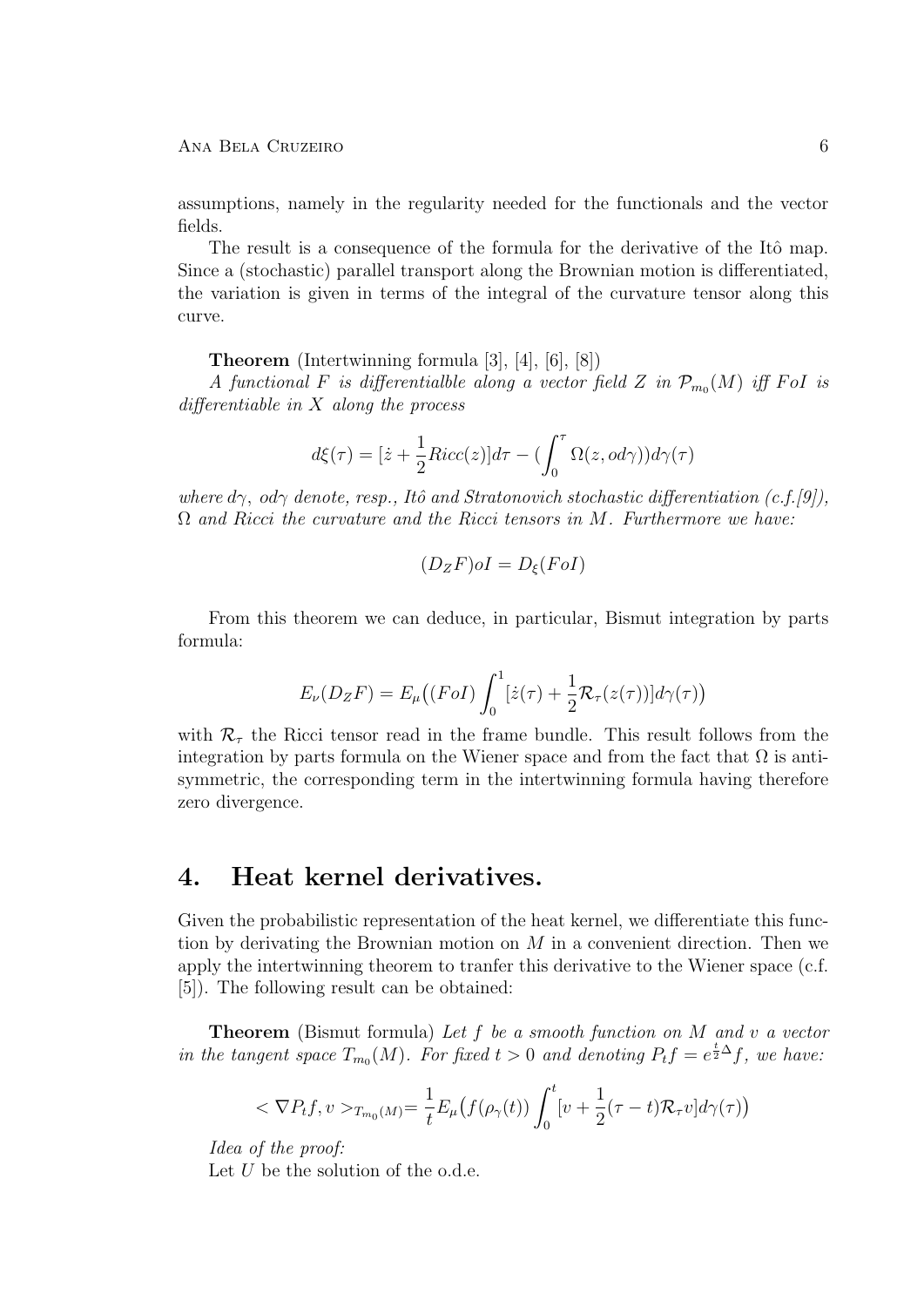$$
\frac{dU(\tau)}{d\tau} = -\frac{1}{2} \mathcal{R}_{\tau} U(\tau), \quad U(0) = Id_{T_{m_0}(M)}
$$

Consider  $y(\tau) = U(\tau)v - \frac{1}{t}$  $\frac{1}{t}(t - \tau \wedge t)v$ , which is a Cameron-Martin vector field. From the intertwinning formula we derive

$$
<\nabla P_t f, v>_{T_{m_0}(M)} = E < r_{\gamma}(t)r_0^{-1}\nabla f, U(t)v>_{T_{m_0}(M)}
$$
  
\n $= E < r_{\gamma}(t)r_0^{-1}\nabla f, y(t)>_{T_{m_0}(M)}$   
\n $= E(D_Y f(\gamma(t)))$ 

where  $Y$  denotes the parallel transport of the vector  $y$ . The result follows from the integration by parts on the path space.

**Remark 1.** From this result we may, in particular, obtain  $L^p$  estimates for the derivative of the heat semigroup. For example, in the situation where

$$
||Ricc||_{L^p(dm)} = C_p < \infty
$$

for every  $p > 1$ , we obtain

$$
||\nabla P_t f||_{L^p(dm)} \leq \left(\frac{2}{t} + \frac{t}{6}C_{\frac{pq}{q-p}}^2\right)^{\frac{1}{2}}||f||_{L^q(dm)}^{\frac{p}{q}}
$$

#### Remark 2.

Bismut formula appears sometimes as a probabilistic espression for the logarithmic derivative  $\nabla log p_t(m_0, m)$  (c.f. [1]). Such expressions can be obtained from the one in last theorem by taking conditional expectations on the underlying stochastic processes.

#### Remark 3.

Formulae for derivatives of the heat kernel with respect to the second variable written in terms of stochastic integrals can also be deduced by similar methods.

## 5. An application.

In Euclidean Quantum Mechanics (c.f. [2] and [18]) a family of stochastic processes is associated to the self-adjoint Hamiltonian observable  $\mathcal{H} = -\frac{1}{2}\Delta + V$ , where V denotes a bounded below scalar potential. These processes solve stochastic differential equations of the form (in local coordinates):

$$
dz^i(t)=\hbar^{\frac{1}{2}}\sigma_{i,k}(z(t))d\gamma^k(t)-\frac{\hbar}{2}g^{j,k}\Gamma^i_{j,k}(z(t))dt+\hbar\partial_ilog\eta_t(z(t))dt
$$

where  $\sigma = \sqrt{g}$  and with respect to the (usual) past Itô filtration and

$$
d_* z^i(t) = \hbar^{\frac{1}{2}} \sigma_{i,k} d_* \gamma_*^k(t) - \frac{\hbar}{2} g^{j,k} \Gamma_{j,k}^i dt - \hbar \partial_i log \eta_t^* dt
$$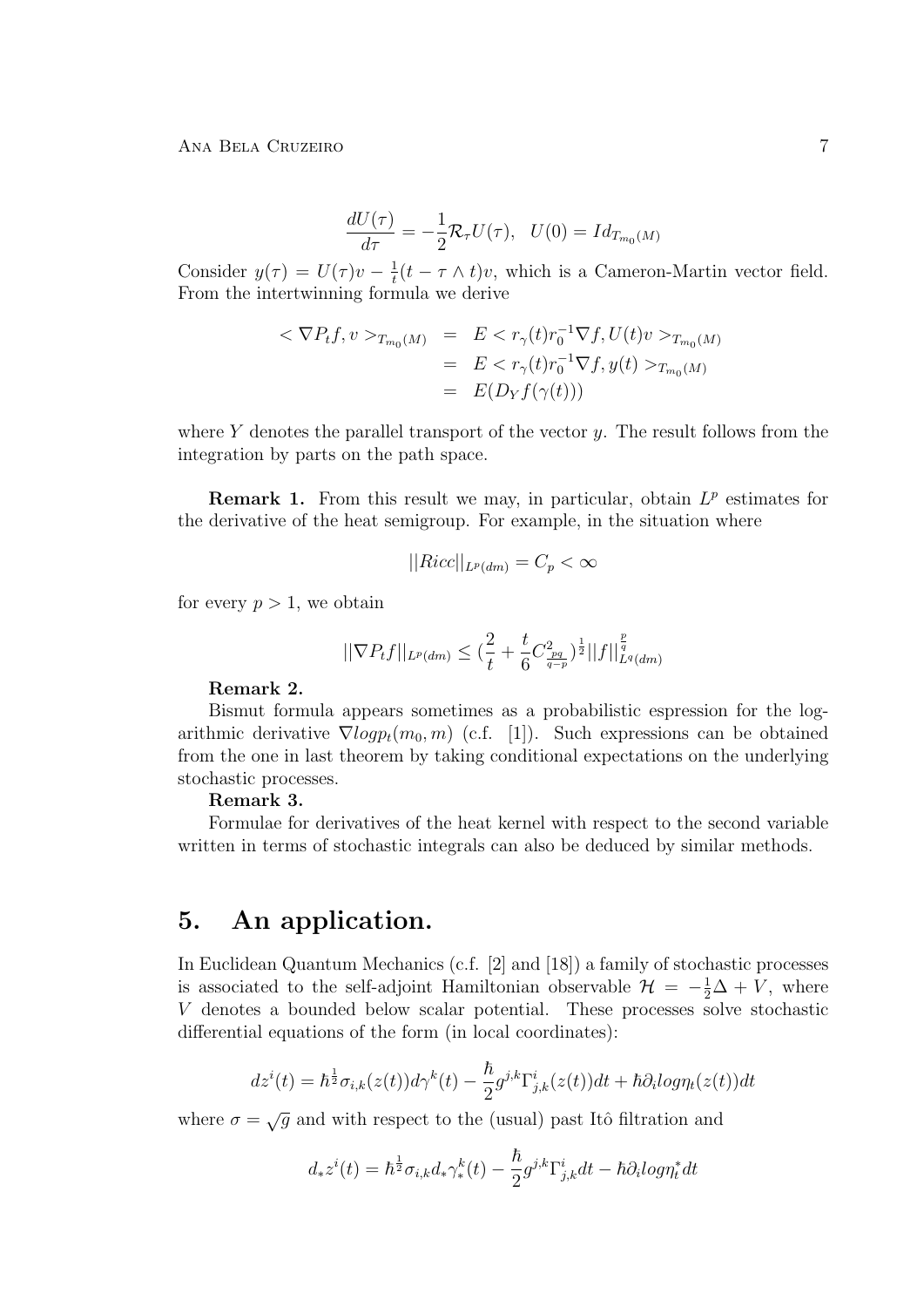with respect to the future filtratio. Here  $\eta$  and  $\eta^*$  are, respectively, positive solutions of final and initial value problems for the heat equation with potential V . Considering time running in the interval  $[0, T]$ ,

$$
\eta_t(x) = e^{\frac{1}{\hbar}(t-T)\mathcal{H}} \eta_T
$$

$$
\eta_t^*(x) = e^{-\frac{1}{\hbar}t\mathcal{H}} \eta_0^*
$$

The law of  $z$  at time  $t$  is absolutely continuous with respect to the volume measure and its density is  $\eta_t \eta_t^*$ .

In this framework the energy is defined (following Feynman) by

$$
\mathcal{E} = -\frac{1}{2} |\hbar \nabla \log n_t|^2 - \frac{\hbar^2}{2} \operatorname{div} \nabla \log n_t + V
$$

or, in the other filtration, by

$$
\mathcal{E}^* = -\frac{1}{2}|\hbar\nabla log\eta_t^*|^2 - \frac{\hbar^2}{2}div\nabla log\eta_t^* + V
$$

We want to estimate the mean value of the energy along the trajectories of the process  $z(t)$ , namely the quantity

$$
e(t) = E(\mathcal{E}(z(t))) = \int_M \mathcal{E} \eta_t \eta_t^* dm
$$

which is also equal to  $E(\mathcal{E}^*(z(t)))$ , and correspond to the path space counterparts of  $\langle \psi | \mathcal{H} \psi \rangle_{L^2(dm)}$  in quantum mechanics, for a state  $\psi$ . Since

$$
\int_M (div \nabla log \eta_t^*) \eta_t \eta_t^* dm = -\int_M < \nabla log \eta_t^*, \nabla (\eta_t \eta_t^*) > dm
$$

we have

$$
e(t) = \frac{\hbar^2}{2} \int_M < \nabla \eta_t, \nabla \eta_t^* > dm + \int_M V \eta_t \eta_t^* dm
$$

We observe that the energy (say, its  $L^p$  norm) in this framework can be entirely estimated in terms of the heat kernel and its derivatives, together with the initial and final conditions and the assumptions on the potential V .

In the absence of the potential (if  $V$  is different from zero we should introduce a Feynman-Kac representation for the corresponding semigroups) and in the situation of Remark 2. of the last paragraph, we can obtain, for example, the following estimation:

$$
|e(t)|^4 \leq \frac{\hbar^8}{2^4} \Big( \frac{2\hbar}{T-t} + \frac{T-t}{6\hbar} C_2 \Big) \Big( \frac{2\hbar}{t} + \frac{t}{2\hbar} C_2 \Big) ||\eta_T||^2_{L^2(dm)} ||\eta_0^*||^2_{L^2(dm)}
$$